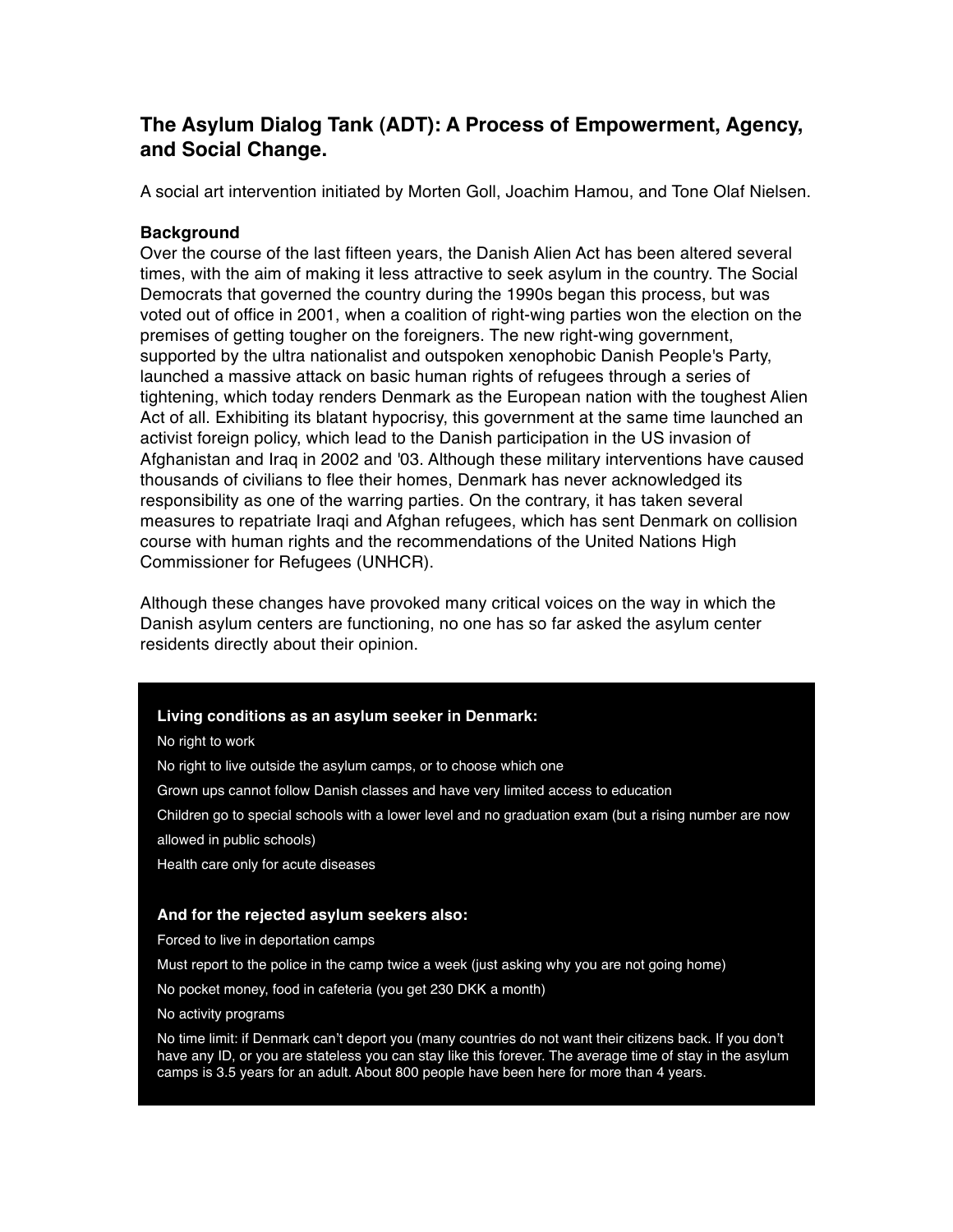Imprisonment also without time limit, (many have been imprisoned for over a year) only on suspicion that you will leave the country illegally or go under ground.

Most other European countries have time limits, some down to weeks.<sup>1</sup>

#### **The Asylum Dialog Tank**

ADT was founded in response to this situation. It took form as a series of workshops in the Danish asylum centers Kongelunden and Sandholm during the months of January and February 2009. The participants were residents from asylum Center Avnstrup, Center Kongelunden, and Center Sandholm as well as students from The Royal Danish Academy of Fine Arts, The School of Architecture, Copenhagen College of Social Work, The Danish School of Media and Journalism, The University of Copenhagen, Architects Without Borders, and more. During the two workshops, the participants collectively developed ideas and strategies on how to improve the living conditions for asylum center residents in Denmark. ADT Kongelunden had about 24 participants, 9 of which were residents. The ADT Sandholm had 46 participants, 32 of which were residents.

It was a key strategy of the ADT workshops that all participants were considered equal, regardless of their legal status. ADT does not accept stigmatizing labels such as "phase 1, 2, or 3 asylum seekers", partly because they refer to different degrees of rejection by the Danish state, partly because they lead to victimization, and partly they connote "unreliable individual." In ADT, on the contrary, any identity that the refugees and students chose to present themselves by was accepted. Overall, ADT was a social experiment in which the refugees were invited to act as experts on asylum law and asylum center living, while the students were invited to help find alternative solutions to the Danish system in close collaboration with the residents. Since the Danish state has made it its trademark to disrespect the rights of refugees, the only way to restore justice and dignity is to ask the refugees in the camps for help.

The workshops at Center Kongelunden and Center Sandholm each contained three elements: a video workshop, a dialog tank, and a presentation. The purpose of the video workshop was to introduce the workshop participants to each other and to prepare them for the following dialog tank. Participants were divided into groups, all of which were asked to formulate a question that would become the subject matter for their videos. For three days, the group members then collaborated on producing and editing their videos. The purpose of the questions was to engage the participants in a critical reflection on their immediate situation, and thus, it also functioned as a kind of research for the dialog tank. It was a mandatory guideline that the groups developed questions that could be posed to both refugees and Danes. Each group produced a 5-10 minute video that were shown to the entire workshop.

The purpose of the dialog tank was to analyze the asylum center in question, and to develop alternative solutions to the problems found there. The dialog tank was divided into a phase of problem recognition and a phase of problem solving: During the last phase, we searched for answers and solutions to the problems identified during the first phase.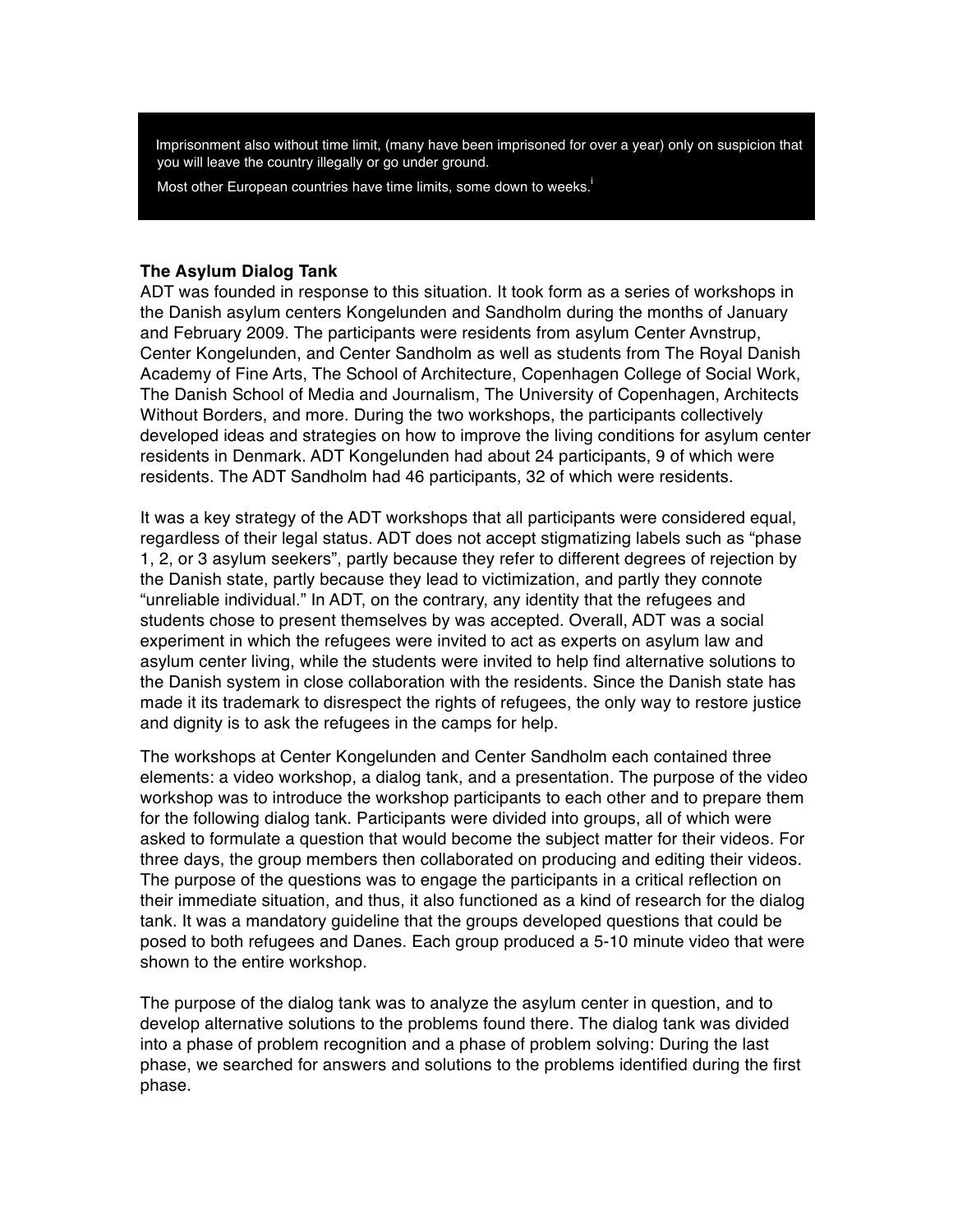The third and last element of the ADT workshop consisted of a presentation, during which the participants presented their ideas and solutions to the entire group. All three elements will be elaborated upon below.

Denmark used to be one of the Nice Guys and follow the advice from UNHCR. But over the years, and most drastically with the new Alien Act in 2002, we have moved quite far away from UNHCR. The most fundamental difference is that to get asylum in Denmark you have to be *individually* in danger of persecution – it is not enough to come from a very dangerous place or belong to a persecuted group. If you read the UN definition again, you will not find a word about this. And if you compare with the situation of the Jews in Nazi Germany, most of them would not be included by the Danish definition. The economic burden of accepting refugees seem to mean more than the moral responsibility to offer them safety.<sup>ii</sup>

#### **The result of the problem definition phase**

During the problem definition phase, we discussed the shortcomings of the Danish asylum centers in general, as many of the residents participating in ADT had several of years of experience with many different centers. The conclusion was that the centers are generally in okay condition, and that the Danish Red Cross, which has been appointed by the Danish state to run the centers, is doing a good job. Over the years, the Danish Red Cross has done its best to improve the architecture and interior of the centers in accordance to clients' needs. It is beyond doubt that The Danish Red Cross is doing its best to help its clients, but as long as they agree to act according to an inhumane Alien Act, the organization's humanitarian measures are bound to fall short of their clients most basic needs. However, the asylum center residents who participated in ADT, all expressed that they could endure the disrespect of their human rights, if only there was a set time limit to this situation.

Danish asylum centers were built to accommodate refugees only temporarily – and no more than 12-24 months, while waiting for their application to be processed. In reality, asylum seekers live in these enclosed and parallel worlds for much longer – some up to 12 years. Room and boarding comes with the prohibition of work, education, and integration into the general society. In most cases, the asylum seekers would prefer to work or study, this way contributing to the society they live in. Instead, asylum seekers face isolation, poverty, and mental paralysis. The state has banned these people and rejected their desire to live a normal self-sustaining life, and they are thus left as clients of a dubious welfare state, which does not want them, but cannot force them to leave. From the inside it seems that the Danish asylum centers are designed to break people down. Even if Denmark decided to turn the asylum centers into five star hotels, the residents would still feel imprisoned, since they don't enjoy the basic rights to a normal self-sustaining life.

The consequence of the above is that Danes generally perceive asylum seekers as costly clients and parasites on the Danish welfare system rather than potential colleagues and contributors to society. But the fact is that they have become so against their own will.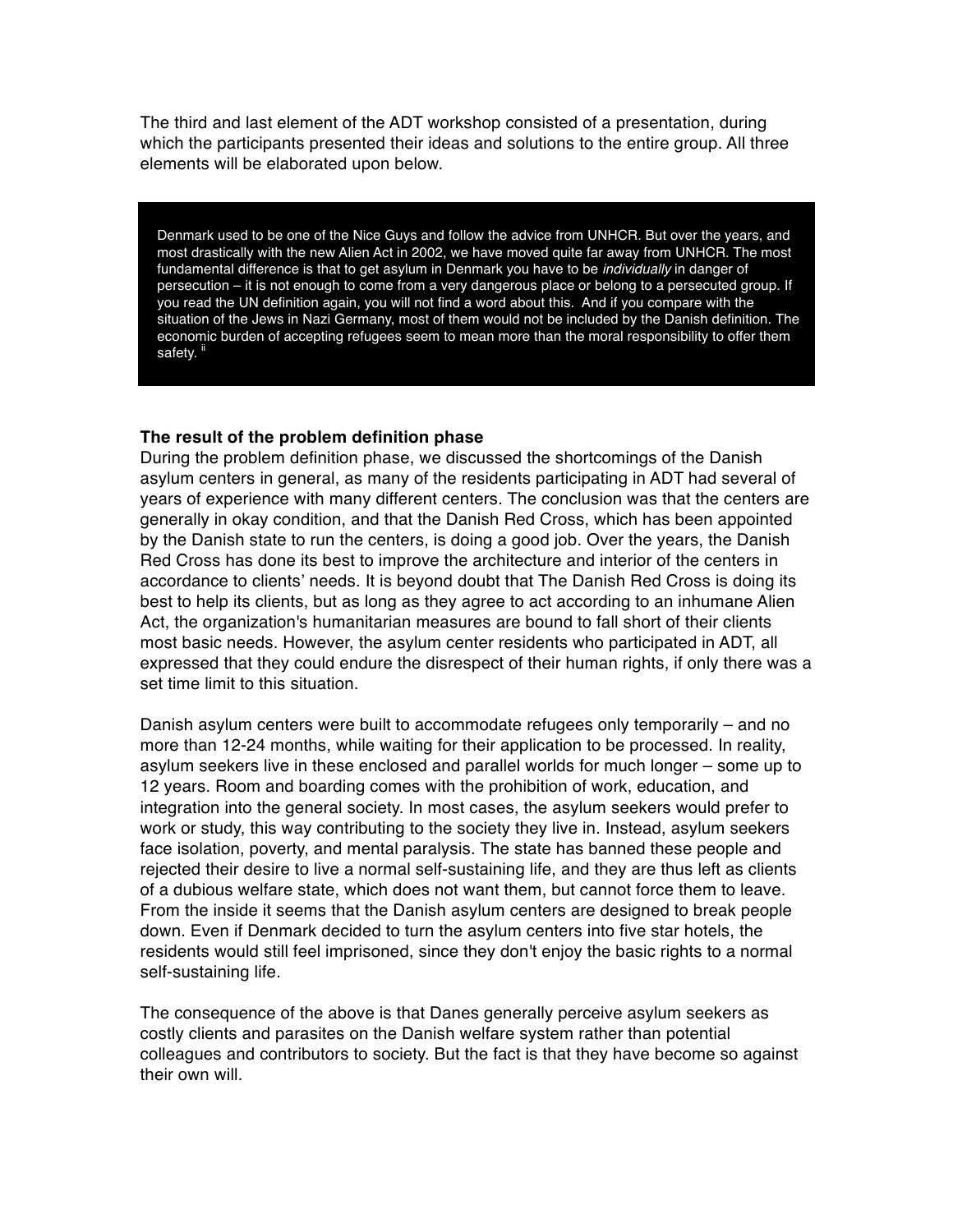The asylum procedure in Denmark has been undergoing big changes over the years. The new Alien Act from 2002 also tightened the rules for family reunification, for citizenship and for allowances to newcomers. The result is that Denmark now has one of the world's toughest laws on foreigners – both refugees and immigrants. The following organizations have since 2002 repeatedly criticized Denmark's foreign policy in various reports:

ECRE (European Council on refugees and exiles) ECRI (European Commission against Racism and Intolerance) UNHCR (UN High Commissioner for Refugees) CERD (UN Committee on the Elimination of Racial Discrimination) Council of Europe Commissioner for Human Rights Amnesty International LIBE (EU Parliament Committee on Civil Liberties, Justice and Home Affairs)<sup>iii</sup>

### **The result of the problem solving phase**

Faced with this reality, ADT concluded that the Alien Act is the biggest obstacle. Thus, we have to work to change the voters' perception of asylum seekers. In order to do this, we identified a strong need for the existence of a self-organized independent platform outside of the centers upon which refugees would be able to develop and display identities of their own choice. Through such a platform, they would gain agency and selfempowerment to simultaneously change public opinion and fight for social justice. Consequently, ADT decided to create two new independent institutions:

- 1. Visavis, a newspaper controlled and written by the asylum seekers addressing the Danish public.
- 2. The Trampoline House, an asylum seeker driven and controlled drop-in culture house designed as a meeting place for asylum seekers and Danes.

Both are intended to serve as mouthpieces for refugees living in Denmark and as a means for social justification and integration. It is ADT's goal that both Visavis and The Trampoline House will become permanent non-government institutions in near future. The newspaper will be written and produced by refugees, aided by a professional editor, and a board consisting of refugees and Danes. As for the distribution of the paper, we are working on adopting the distribution concept of *Hus Forbi*, an existing Danish newspaper for homeless people. This paper is sold on the streets by homeless, thus facilitating direct contact between citizens and the homeless.

The Trampoline House will be a private non-profit drop-in culture house run by refugees and users of the house. The founding principles of the culture house are integration, learning, exchange, networking, and mutual respect. It will serve as a platform for shifting activities: café, concerts, exhibitions, reading groups, Danish/foreign languages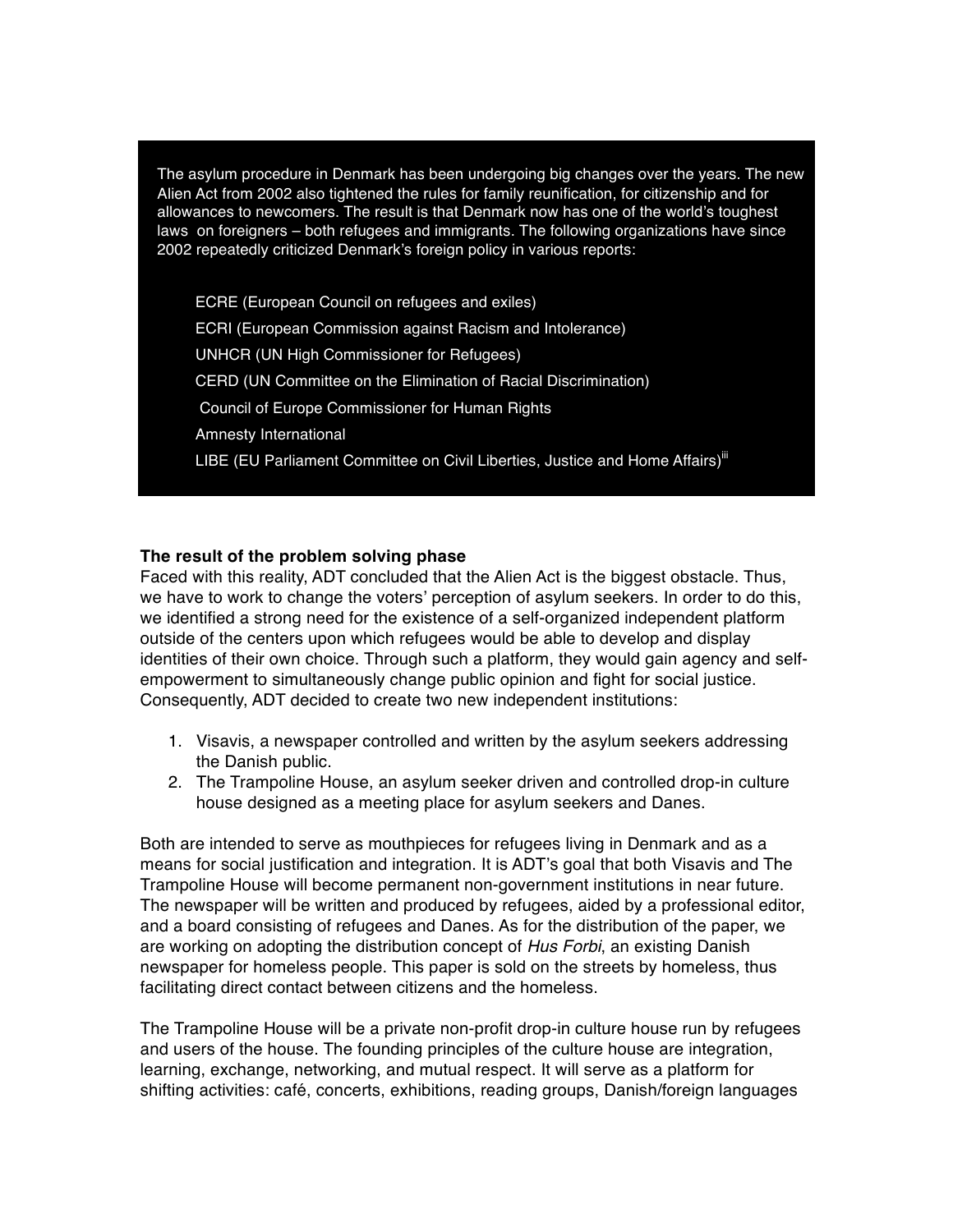classes, video workshops, pro bono legal aid and counseling, hair dresser shop, bicycle workshop, etc. Some of the activities are already offered by the Danish Red Cross, but only for some asylum seekers depending on whether they are categorized as phase 1, 2 or 3 refugees. Other activities are not at all allowed for asylum center residents. The culture house will accept all refugees and Danes regardless their legal status, and since it is independent of the state, we can operate according to the needs of the users of the house rather than according to the Alien Act. The Trampoline House is the asylum seekers' possibility to organize and represent themselves, to establish and develop relations to the Danish society, and to command a platform, from which they can inform Danes about their situation. Every human is a valuable resource, not a victim.

The Newspaper's editorial office will be located in the Trampoline House. The paper's prime function is to serve as a link between people living in the asylum centers and people living outside of them. It must be readable for refugees and Danes alike, since the goal is to promote integration and to brake down isolation. In line with this, the people who will work on the paper have to be both refugees and Danes.

The Trampoline House opened as temporary test site in the Royal Danish Academy of Fine Arts' exhibition space, Q, on March 5, 2009. During the opening night we had about 250 visitors, refugees and Danes alike. The following days we experienced a full house, of 20 – 60 visitors at all times. The temporary site closed on March 15, but having proved the necessity for a Trampoline House, our next step will be to raise money to establish a permanent platform. In the meantime we will launch the first issue of Visavis on May 15, 2009.

ADT presently counts: Kalbsh Ahmad, Kaosar Ahmed, Marewan Ahmad, Soran Karim Ahmad, Refa Aldan, Abdul Ali, Ahlam Alnies, Hassan Arab, Mohammadi Arash, Lethe Bjørg, Pavlovic Bojan, Maureen N. Chi, Nabil Darwish, James Dickson, Mia Edelgart, Morten Goll, Johanna Guldager, Hamid Haidari, Selini Halvadaki, Joachim Hamou, Stine Laurberg Hansen, Aziz Hashimi, Farzad Hassani, Elsa Hepta, Sofie Holten, Husan, Hasan Jalali, Ziad Kabbani, Mira Kellerman, Memo Kara Khalil, Arendse Krabbe, Misja Krenchel, Aram Mahamadi, Fatma Mahmoud, Aras Manaan, Ditlev Marboe, Maja Moesgaard, Otman Miloud, Tone Olaf Nielsen, Maher Omar, Yassin Rahmani, Nabila Saidi, Afraz Naif Saleh, Ann Sofie, Stan, Therese, Hasim Ullah, Ester Vilstrup, Laura Winge, Erik Yakubjan, and Eva Ågaard.

Several grass roots organizations currently work to change the conditions in the camps. We would like to express our thanks to these groups because of their work and their dedication, which has been our inspiration. ADT's contribution to this field is that we are a network of refugees and Danes, who have begun the work of breaking down the invisible wall that institutionalized racism presents.

Morten Goll, Joachim Hamou, and Tone Olaf Nielsen

**Links:** 

**The Trampoline House:** www.trampolinehouse.dk **Visavis:** www.vis-a-vis.dk **Asylum Dialog Tank:** http://www.facebook.com/group.php?gid=30835787623